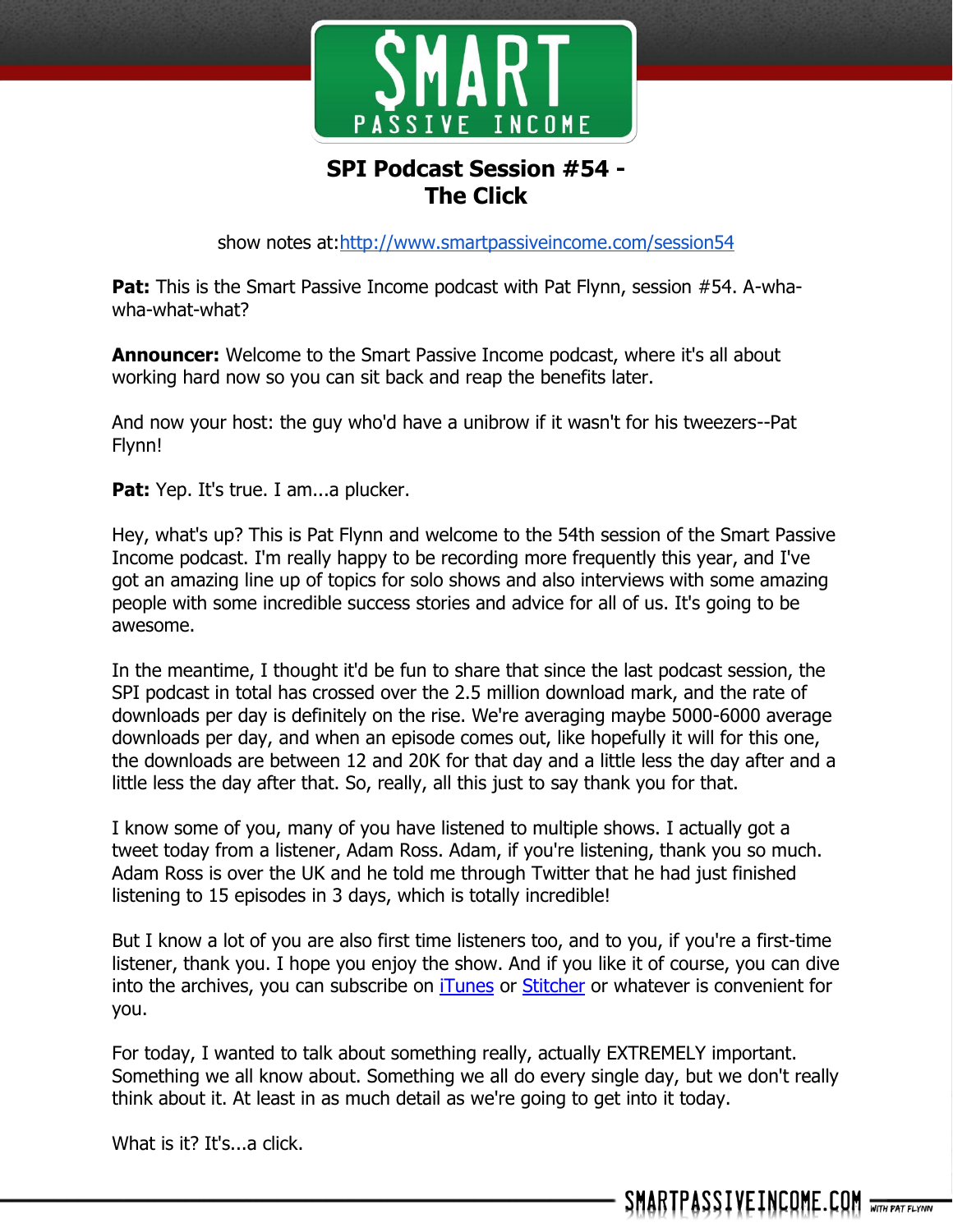

Not clique like, you know, in high school the cool kids had their clique and the band people had their clique and...I was in that clique, the band clique. That's not the type of clique I'm talking about. I'm talking about people on their computers using their mice, or their fingers on their touch pad or iPad or iPhone, and actually physically clicking on a link. That's what I want to talk about today.

It's such a small thing. I mean, it takes a fraction of a second to actually happen, but the click is what initiates a path on your website. It's what leads to a transaction. It controls the experience that people have on your site. It helps people find what they're looking for, or even may help people find something that they didn't even know they were looking for. It's so small, yet it's so important, because online without it you wouldn't really have any results.

Now, a lot of you know that I recently took archery lessons. That sounds like a funny transition...uh, into archery now, but there's a point.

I recently took archery lessons. My wife bought me lessons for my 30th birthday, which was awesome. And in the SPI podcast 51, with Tim Ferris, I actually talked about taking those lessons with him--I didn't take them WITH him, but I talked about taking those lessons on the show with him, and he gave me some tips and stuff, like keep my head still, make sure I follow through and things like that.

Well, I took the archery lessons and I did pretty well, even on my first time out. I consistently would shoot in the red and yellow areas in the target, and after going back a couple times later, I felt like I was doing really good. I was really consistent. But, you know, I'd go to the range and practice and I met some ridiculously amazing archers, some way younger than me, like 12-13 year old kids who would just KILL it.

I mean, they could hit a dime from 20 yards away, and I wasn't even hitting a bull'seye from 10. And it made me realize that there are a lot of parallels between archery and doing online business.

Not just the fact that it seems like there's a lot of young people involved now who are just crushing it, but more so the fact that, you know, I went there the first time and it was pretty easy to do OK. You know, you hold the bow, you attach the arrow, you pull back, you aim and release, right? But in order to master archery, in order to master that skill, there's a lot of little details that have to be learned and practiced and mastered.

I mean, fractions of a degree and angle that can change everything. You have to learn how to breathe steadily and control your heartbeat and all those sorts of things. How your fingers come off the string--all these things and it's understanding all these things that can really make a difference in your performance. Which is why I think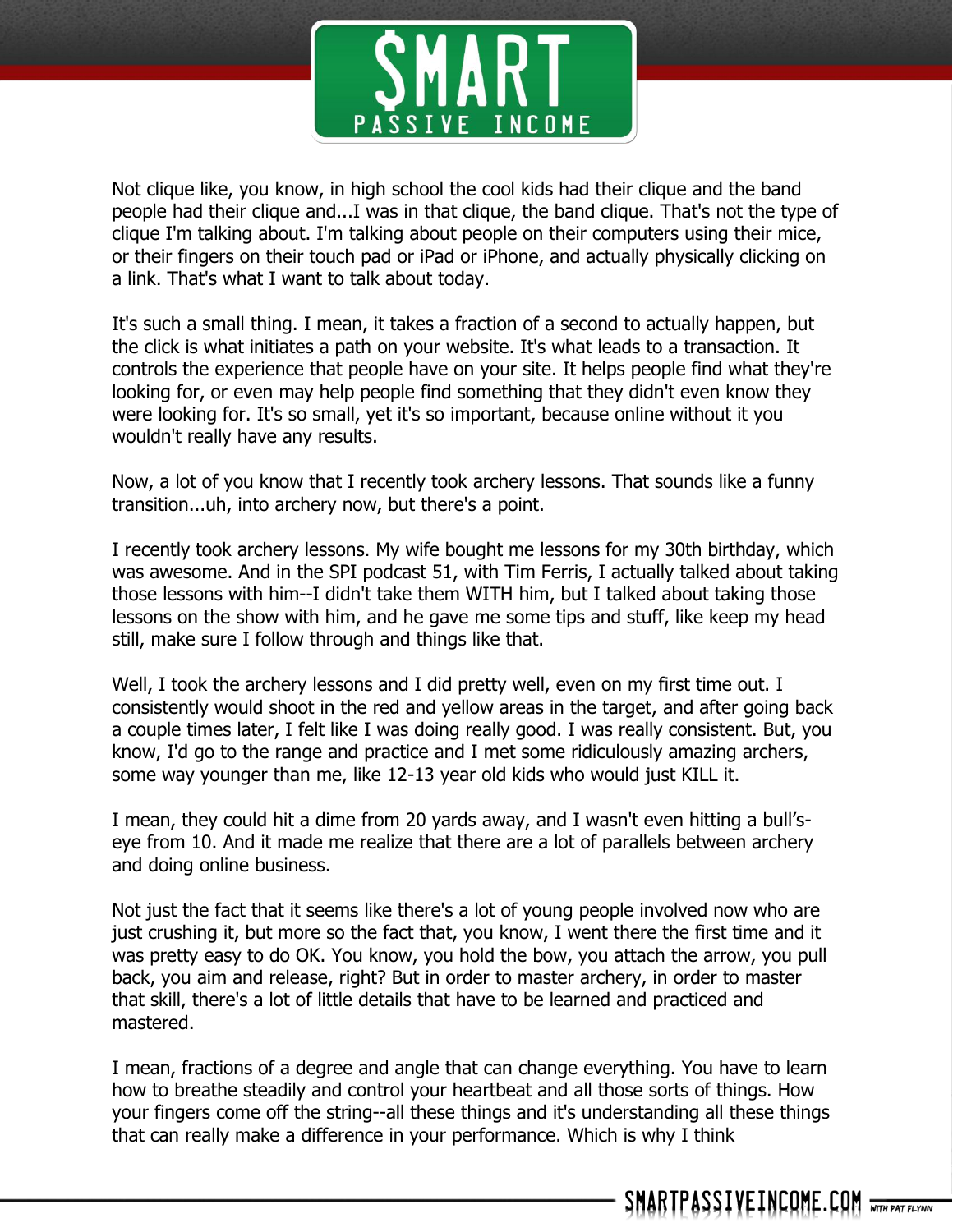

understanding something as little as a click in online business and blogging is such a good thing to do.

So I'm going to attempt to tackle this idea of the click today. It might seem kind of crazy that all we're going to be talking about today is a simple action of a click, but there's so much to it when you really think about it. What it takes to get people to click on something. What the link should say. I mean, should there even be a link at all?

What about buttons or anchor text or calls to action? There's a psychology behind it. And if we can better understand what's going on when it comes to the simple action of a click, the better we can control how people click around our website. And when you can do that, when you can control how people experience your website, you are onto something. When you can, based on your design of your website, which is a whole 'nother podcast episode in and of its own, we can talk about hours on website design, and I'm sure we're going to do that in the future, especially when Smart Passive Income gets redesigned here in the next couple of months.

But going back to it, when you can control people who arrive on your site, based on the design of your website--the text or the copy that you have in your website--and what actions you enable them to take, for example, clicking on things, you are on your way to success.

Did you hear how I just said "what actions YOU enable them to take?" That's really important, and that's really the first main point of all this, is you OWN your own website, or blog. You have total control of how people move around and navigate through it. You are in power and you are the one that can enable people to click on stuff or not click on stuff, or do anything. You know, be conscious about anything and everything you are doing on your site, or you're having other people do on you site when they get there. Especially when it comes to user experience, that's really what it's all about.

A click is such an important part of that user experience. I mean, when people arrive on your site for the first time, they are given the option to read or click on something, right? And typically many of all of those things all at once. So that first impression when they arrive on your site is really important. But what happens when people click on something and they get deeper into your site?

A couple of things happen. First, that little click is an example of what I like to call a mini-transaction or like a mini-commitment. A click is good, even if it's not for a product or to subscribe to something, even if it's just to another page on your site, or even if it's just to enlarge a picture graphic on your site.

That little click is a sign that your reader is vested in your site to some degree. They haven't left yet, and they've made a decision to stick around and click on something,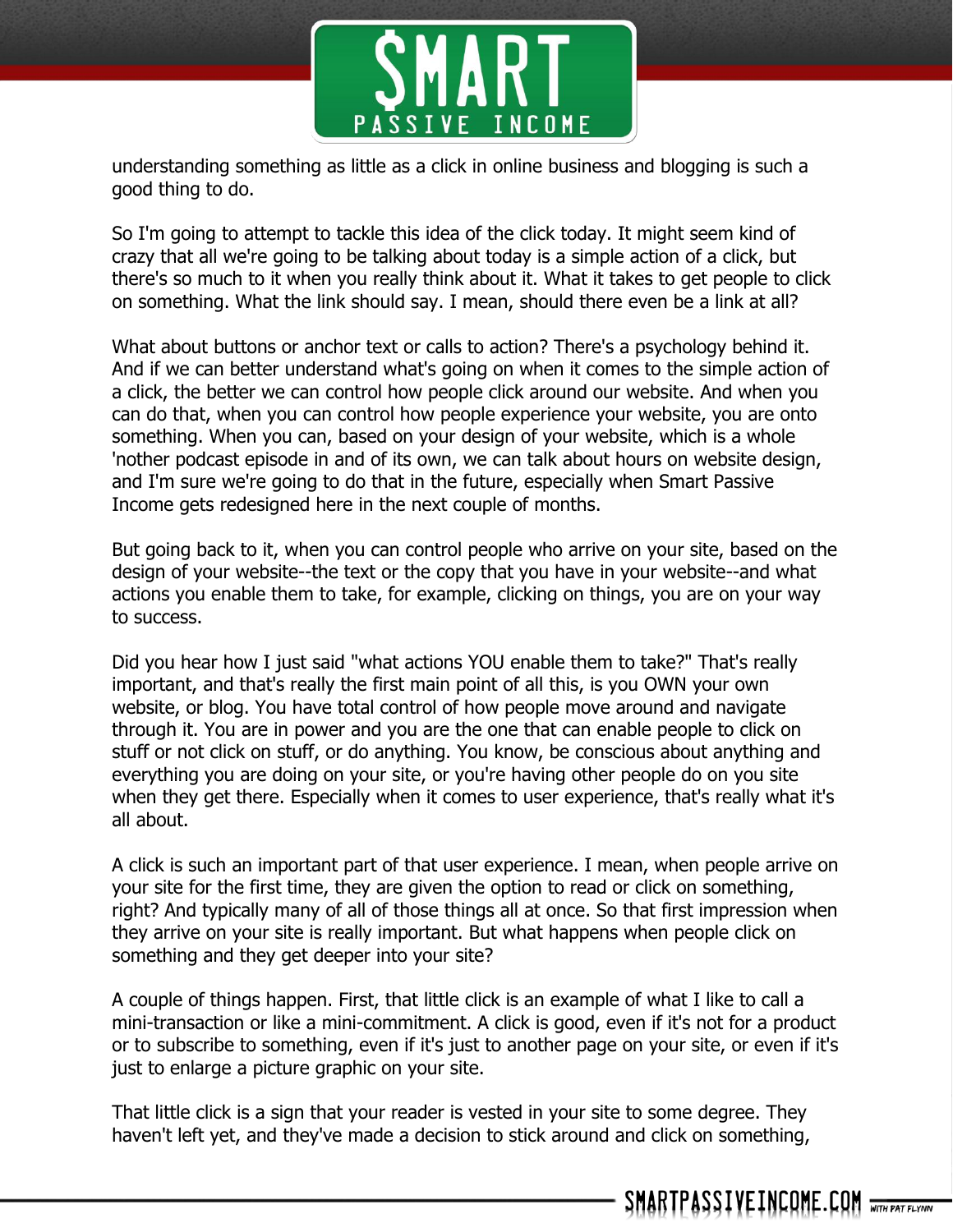

which means they want to explore further. That's really important, and there's some great strategies for getting people deeper and deeper into your site, which we'll go into.

But beyond that, beyond the fact that it's a mini little commitment or, you know, it's like a "Hey, sure, let me see what you got!" type of thing--and this is something not very many people talk about. When someone clicks on a link of any kind, it can sort of become a reset, a transition. The page goes blank for just a second or a few seconds, and the page reloads another portion of your site, and--you know, once again they experience that first impression.

It's not the FIRST impression of your whole site, but it's another new page that they're visiting for the first time, and if it's not what they're looking for or not what they expected, or it's not up to the quality of what they are already used to, then you have a problem and people could leave.

You know, it takes a lot of work to get people committed to keep going and go deeper and deeper into your site. But it just takes that one little misstep to send them away. So the main point here is just, again, to be conscious. To be conscious, specifically of what people are clicking on and what happens and where they go when they do that.

The most obvious example, this is an extreme example but it happens to a lot of us, is when a user clicks hoping to get some sort of information--because maybe you told them to go there, and then BOOM a 404 error happens. It's a broken link. That page that they expected is not there. Most likely, those people are going to go away. Some will click the back button and give you a second chance, but many--especially first time visitors--they're out.

About that, actually, about the broken links which I said are bad, obviously, there are two things you can do. Here's your first actionable item of the podcast--first, you can just check to make sure you don't have any broken links. You can do this a few ways--if you're set up with Google Web-master tools--again, there'll be a link in the show notes that you can get at [smartpassiveincome.com/session54-](http://smartpassiveincome.com/session54)-you can pick up [Google](https://www.google.com/webmasters/tools)  [Webmaster Tools,](https://www.google.com/webmasters/tools) which is recommended, and you can get information directly from Google about what links are not found. So if you log into Google Webmaster Tools, you can see your site errors right there on your dashboard, and you can actually click on--I think there's a section on the left-hand side that says "Health," and you can get crawl errors and get the list of all the bad links that are there.

Sometimes they are links going to content going on your own site, sometimes they're links that go outside of your site that are broken. Either way, they're not good.

Another tool that you can use if specifically you're on the WordPress platform, you have a WordPress blog for your website, it's plugin called **Broken Link Checker**, which will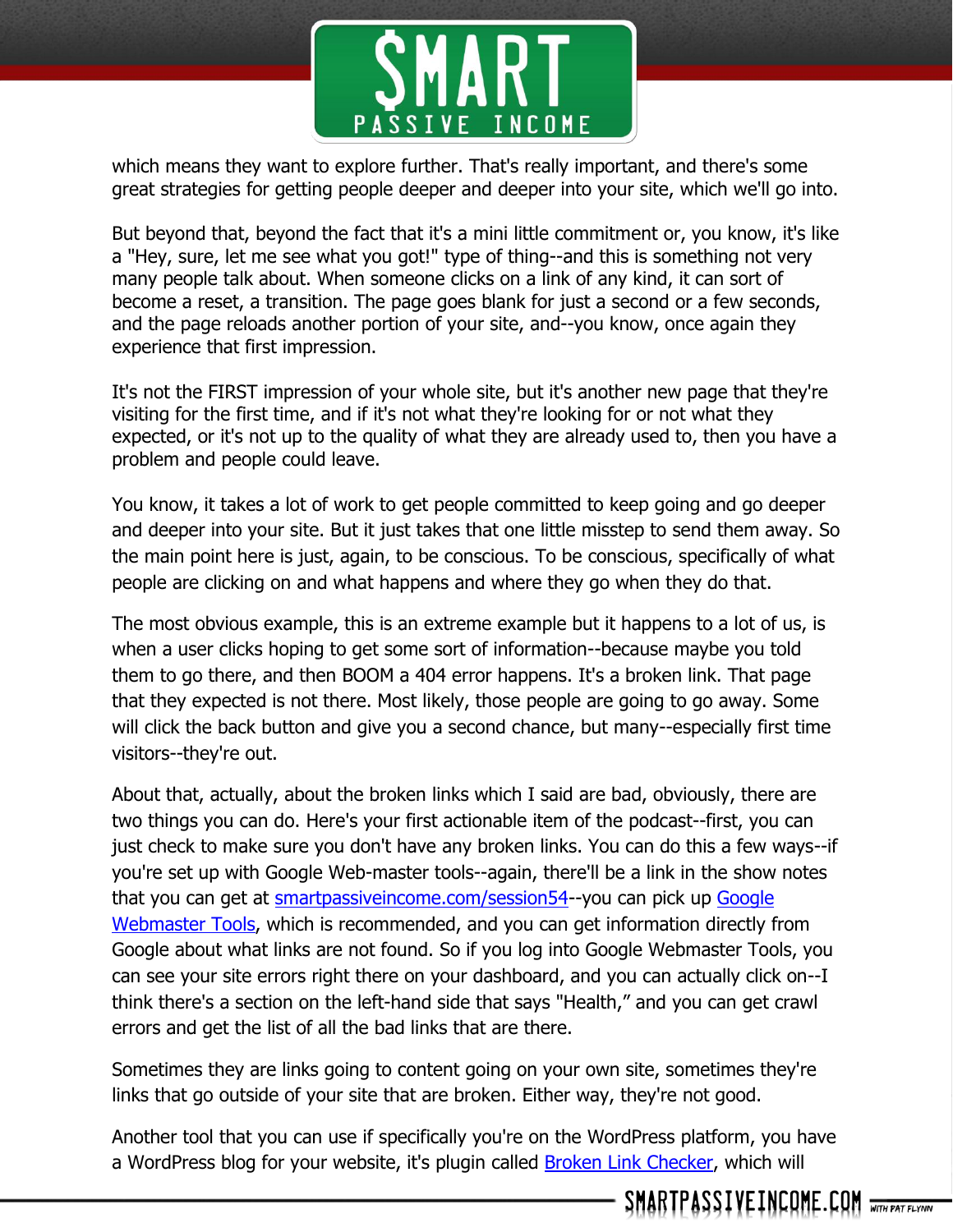

monitor links in your posts and your pages and even comments and detect links that don't work, and does a number of other things for SEO, you know, Search Engine Optimization so you don't get docked for having too many of them.

I think the plugin can prevent search engines from following those broken links, and you can also edit the broken links and delete them right from WordPress in one location in your backend instead of having to go from post to post and editing each one individually, which can get pretty annoying.

Now, another strategy that I actually implemented myself, as well, it's sort of a failsafe in case someone ends up on a 404 page, which they shouldn't, but sometimes they do, is they--this strategy is just basically having a redesigned 404 page, or an optimized 404 page. A lot of people forget that the 404 error page is actually a page on your site that potentially a lot of people can land on. So my page, my 404 page, you can actually find that by going to smartpassiveincome.com/ and then just slamming your head on the keyboard and typing random letters.

Don't do that, but I'm just saying, if you find an error--you know, smartpassiveincome.com/youknowgibberish and then you'll reach my 404 page. You'll see it has some text that says "Sorry, the page you are looking for is not here. Please use the search function or the links below to help you find what you're looking for." And then there's a search bar under that and a list of my most popular posts, a list of categories and tags.

That way, even if people through error, reach that page, they have less of a chance of ditching me. There's still stuff on that page that's useful. Most people on that page probably click on the Most Popular Posts area, or they click on a category hoping to find what they're looking for.

I actually had my web designer do this for me because it does include some extra PHP code to show the most popular posts and things like that. Many WordPress themes have a 404.php page that you can edit straight from the theme editor in WordPress, but if you don't know what you're doing I would avoid doing that because you can totally screw up your theme. I've done that before, and it can be very confusing.

But if you have a VA or a web developer or even a friend that can help you out, you can just ask them "Hey, can you add this or that and this on my 404 page so I don't lose people in case they click and end up on a broken page?" Very useful stuff.

I went off on a little tangent there for a little bit, but I think it's all important stuff, what happens when people click on a link and it's broken. It ruins the experience. Hopefully those things will help you.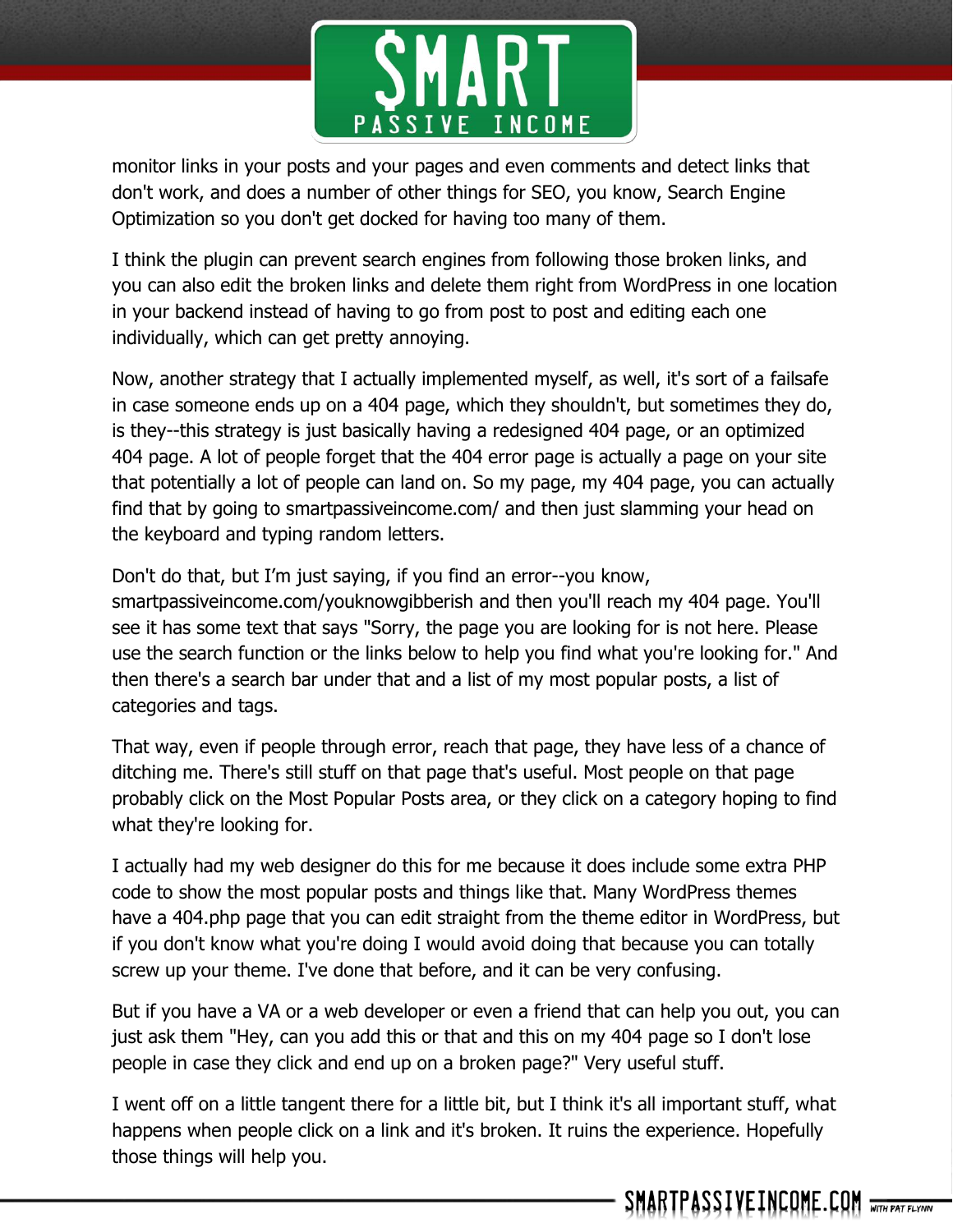

Now that we've covered that part of it, let's talk about linking within your posts. Obviously this is where a lot of clicking will happen, but there are kind of two levels of links that you can include within your posts to get the kind of highest leverage, I guess you can say.

There are certain strategies that I like to follow that I'm going to share with you. And again, this is crazy that we've been talking almost 15 minutes about clicks and links, but we still have a lot more to cover and it'll all hopefully be very helpful to you.

Let's talk about the first level of links. Again, these are the types of links that you can include within the first level of links. What they are, when you should use them and things to avoid and things like that.

The first level's is what I like to call "in case you were wondering." In Case You Were Wondering. And these are links that are typically included within paragraphs and sentences in your post that link to things that people can learn more information about something that they might not know about, or they might want to learn more about.

The keyword there is might. IT's not a call to action. That's what makes this first level. It's not aggressive at all, and there's no sort of request from you, the blog author or website owner, to click on this link, because you don't want people who already know what's on the other end to click it. You want those people to keep going or just pass over it or ignore it.

But for the people who maybe aren't quite sure what you're talking about or need a little bit of confirmation or more information about whatever it is, or maybe who are just curious, these sort of "In case you were wondering" links can actually help those people go deeper into your site, because they're learning and not getting confused along the way.

A common use is linking to an older post that defines something that you're now talking about in a new post. For example, if I was writing a post about ways to get more traffic to your site, and I mentioned the word "pillar post" in a section where I talked about writing epic content, for example, I'll link "pillar post" to a previous post where I explain more about pillar posts or have examples of a pillar post.

So it might read like this: It might read "another strategy for getting traffic to your site is to simply write epic content. By publishing high-value [pillar posts,](http://www.smartpassiveincome.com/reader-challenge-roundup-pillar-articles/) you're more likely to create awareness to your articles for a longer period of time." So in that sentence, where I mentioned pillar posts I would link to an article that explains more about exactly what pillar posts are that I would've already written. Or maybe it's someone else's article, I don't know.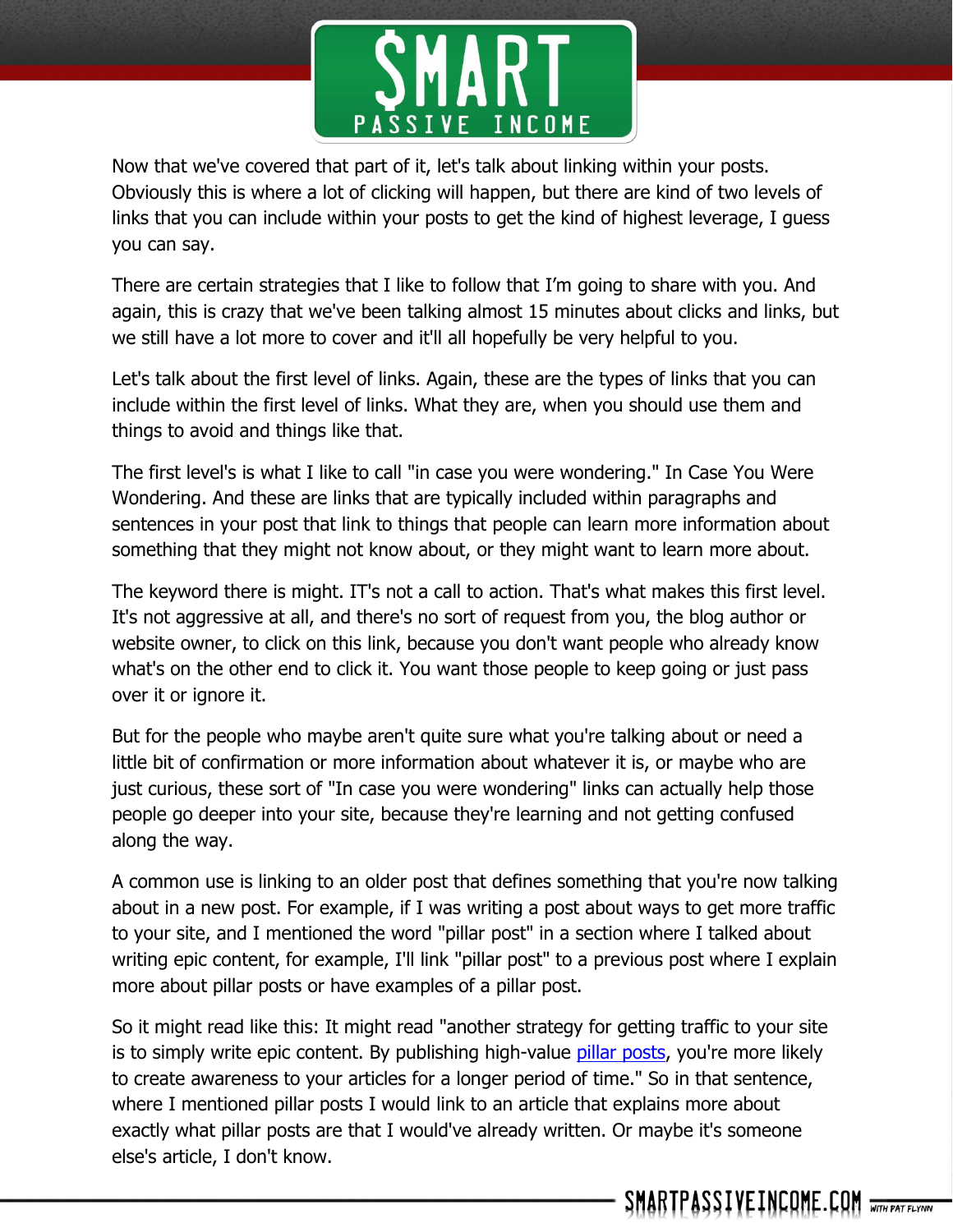

Pillar posts would be the anchor text. People who need that information, who are wondering about what it is, will click on it to learn more. People who do not will breeze over it and continue on.

This is opposed to doing it this way: "By publishing high value pillar posts [\(click here](http://www.smartpassiveincome.com/explosive-sticky-traffic/) to read more about pillar posts), you're more likely to create awareness to your articles for longer periods of time." Or "By publishing high value pillar posts, you're more likely to create awareness to your articles for a longer period of time. (Read more about pillar posts [here.](http://www.smartpassiveincome.com/explosive-sticky-traffic/))"

How is this different? They are essentially doing the same thing, they're linking to the same article, but really they're not the same, because in these later examples you're actually telling someone what to do. "Click here to read more posts about pillar posts" or "click here to read more about pillar posts."

You want to save your call to actions for when it really matters in your post. Not for these "in case you're just wondering" type stuff. You're still linking to it, which helps, but you don't need that call to action here for something like this, because it doesn't really matter if people click on it or not.

You might be saying "well, what if I did it this way?" Here's another example: "If you're interested in reading more about pillar posts, click here." That's different, and it does take care of the--it's not necessarily a call to action, it's not forcing people, it's saying "Hey, if you're sort of interested in reading more about this, click here."

But that's nine extra words that you don't need. And if you have a lot of those on your page or post, it's going to break up the flow of your content, and it totally breaks it up. Anyone who already knows that information is going to just get annoyed because they're going to keep seeing these sidebars within your post. You want your post to flow as much as possible.

A lot of people, especially in fields or industries or niches where there's a lot of definitions to cover, they'll use this kind of strategy, this "in case you're wondering" link for definitions. Either definitions they've defined on their own site, or simply linking to a Wikipedia article, for example, which I've done a few times on the blog when I didn't want to waste real estate within a post to define something that I could've easily just non-aggressively linked to in case anyone wanted to know more about that thing.

Again, you want people to click when and where it matters to them. And to you as well. The thing is, there are different kinds of people on your site. There's ones who need these links, you know, it's non-aggressive, and to those who already know that information, they won't even see it as a link and they'll keep reading.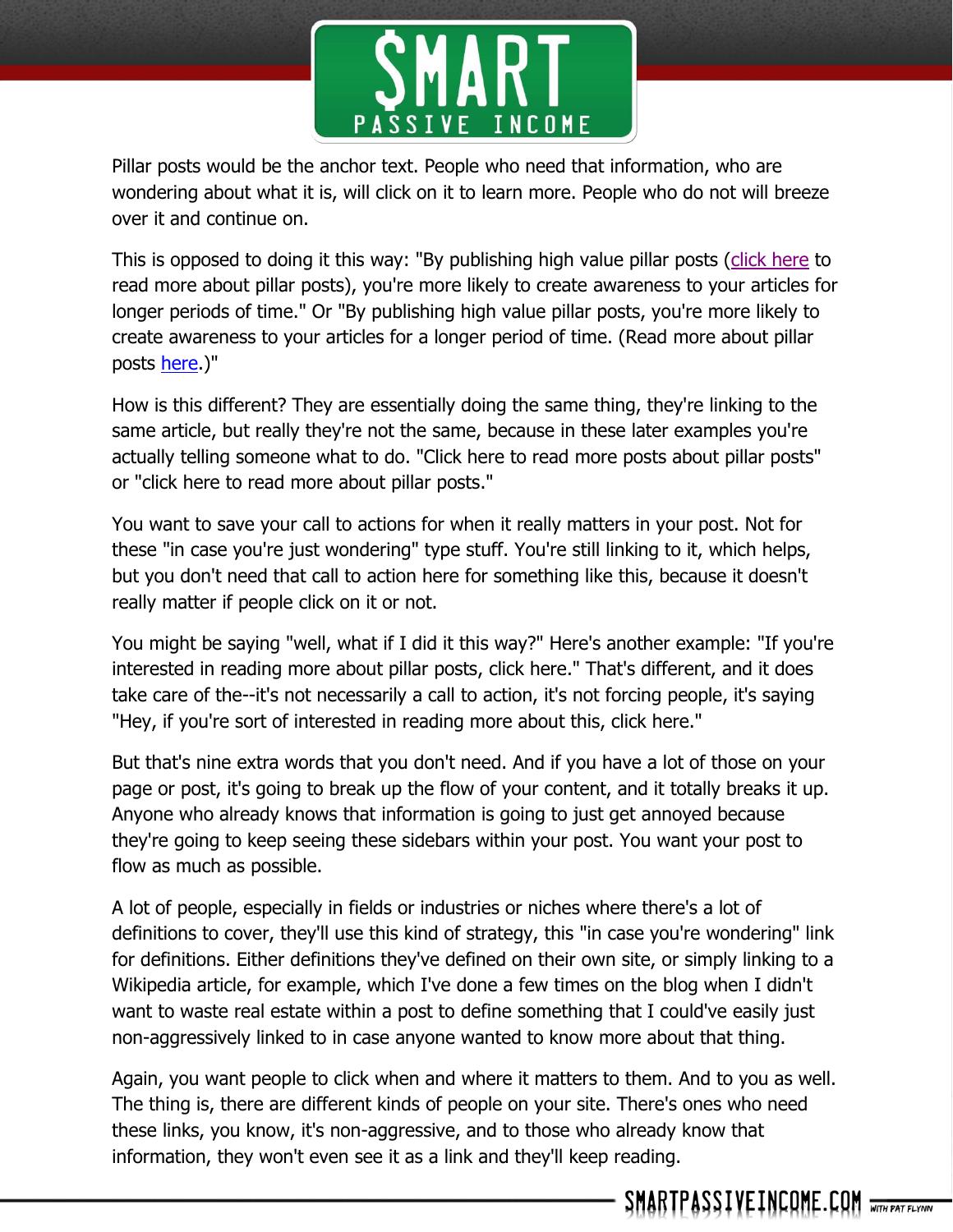

That's the first link level. The second link level--the first one was "Ah, well, in case you're wondering let me help you out." The second level is "I want you to click this." This is the call to action, the one where you are actually telling people what to do. You're telling people to click right here. "Please visit this link!" "Click here to get this." "Buy now!" "Subscribe!"

Those are all strong commands, and there's sort of an art to the call to action. Some things I personally like to do when it comes to using the call to action, specifically as a link, because sometimes I'll have call to actions that are just "keep reading!" which I sometimes use within posts when I'm going to reveal something that I've been creating buzz for. I'll say, "Keep reading to find out." That is a call to action, it keeps people going.

Sometimes the call to action is just to simply leave a comment, in which case they don't have to click on anything or on something before they start typing in a comment or an opinion or a question. But here, today, in today's session, we're talking about links. And before I get to how to use call to actions to get people to click on them, I want to talk about something that I saw in a post/video on socialtriggers.com with Derek Halpern.

The post was titled ["What's the best color for high conversions?](http://socialtriggers.com/best-color-for-conversions/%5d)" And essentially, when we're talking about call to actions and clicks, we're talking about conversions. We use call to actions when we want people to do something, so we are aiming for higher conversions.

Again, go to the show notes and click on the link for this video that I'm talking about if you want to watch it, [smartpassiveincome.com/session54.](http://www.smartpassiveincome.com/session54) It's a great video. All of Derek's new videos are fantastic and highly entertaining too. He has bloopers in there and stuff.

In this video/blog post, *What's The Best Color For Higher Conversions?*, he actually gives you the answer. The answer is...your particular site's action color.

Now, if you go to [SocialTriggers.com](http://socialtriggers.com/) and you look around, try to see what's purple. Purple is Derek's action color. Every part of his site where Derek wants you to do something, take some sort of action, is purple. His links are purple, within his sidebar, in his posts--you know, if you open up a post there's a section at the top that's purple where you can subscribe to his email list.

And this is kind of something, you know, that I might be able to improve on, because he talks about a site that mistakenly uses a red action color, which is the color that I use. And he told me that it wasn't me that he was specifically talking about, but I'm using red.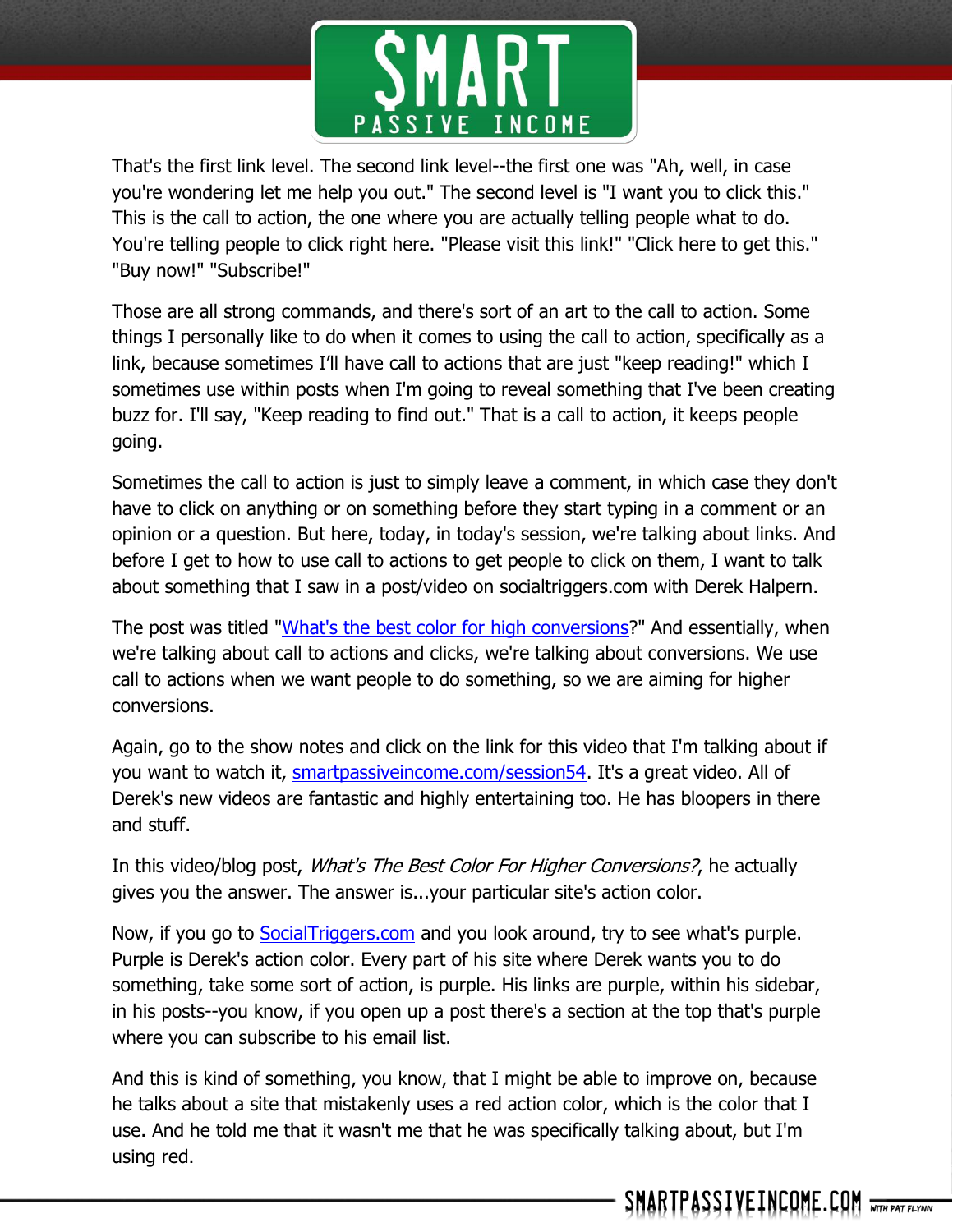

The reason that that might be a not so good thing to do is because red is actually a "stop" color, traditionally. You know, green is go, red is stop. But it's working for me, you know? I'm getting clicks! But it is something I should probably test out.

The major lesson here is that your links should definitely stand out on the page, and hopefully match the action color that you have on your site, one that you've trained your audience to understand, to say "Hey, this is where I want you to do something."

Going back to call-to-action, link level #2. This is where you consciously--and I know I keep saying that word, consciously, but I only say that so many times because--and this is a problem that I have, too. We just like to throw things up and hope that they work. We don't really understand why we do what we do sometimes. But the call to action is where you want people to perform some sort of specific action, and it's where you're actually telling them to do that.

If what's on the other end of that link doesn't really matter, then it doesn't deserve a call to action. Let me say that again--if what's on the other end of that link doesn't really matter, then it doesn't deserve a call to action. Think about that.

You've got to play your call-to-action card wisely, and I feel like a lot of people waste call-to-action cards that they earn. Let me explain this a little bit more. When people arrive on our websites for the first time, we as the blog or website owner have zero call-to-action points. We have zero call-to-action points for a brand-new visitor. Think of a point as literally a point that we can redeem. When you redeem more than you have, you're done for. That person's gone.

So what happens when people come to your site for the first time, and they read an article, and you have an immediate call to action, like right at the top of the article?

You've redeemed more points than you've earned. You haven't earned any yet, and you're either not going to get that person to action that call-to-action, or you're never going to have that person come back to your site.

I typically leave my call-to-actions for after I've "earned" my call-to-action points from people. So how do you earn call to action points? You just write really great stuff! You provide helpful information, stuff that is actually useful, that makes an impact on the reader, that introduces them to something new, that surprises them, that peaks their curiosity, that--you know, just giveaway so much information that they feel like they owe you and they're going to look for a way to pay you back, and many times that is through some sort of call to action.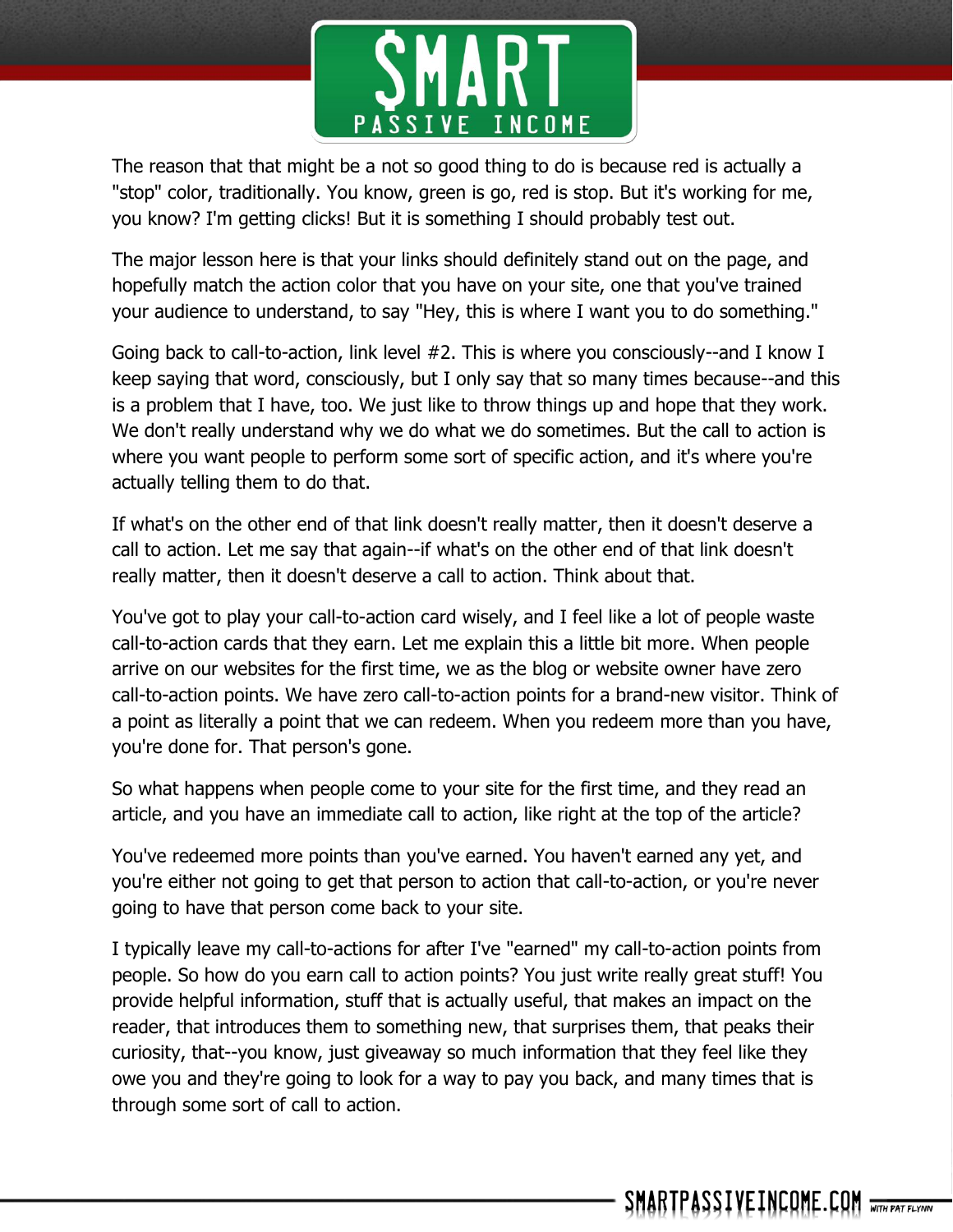

This is why most of my call-to-actions are going to be later in the posts, and sometimes right at the end. If I've written something that I know is helpful, that is a great article, then I know that when people reach the end of that post that they have momentum, and you can take advantage of that momentum with a call-to-action. They've reached the end of your post--there's got to be something else for them to do. It's almost a sin not to ask them to do something else after they've read your post, whether it's "leave a comment" or "click on something."

Maybe it's read another article that you have, or maybe buy a product of yours, or buy a product that you're promoting as an affiliate or share that article on Twitter or on Facebook, and actually asking them to do that. Just having the buttons there isn't enough. You actually have to tell people to do it, and if they're at the end of the post, that's when it's okay to do that.

You know, if you ask them to do that before them getting to know you and the content that you have, then that's not good, but if they've spent the time to read what you have, or watch the videos, or listen to your podcast, then you can tell them "I would love for you to share this!" And more than likely, they will. And the more sort of call to action points you've earned along the way, the more actions that you can have, the more call to actions that you can have.

A lot of people take advantage of reader momentum by injecting call to actions not just at the end of their posts--and I can potentially be a little more aggressive with this. But they include them at the end of sections within their posts. You know, a certain point was made or something was revealed and then BAM, call to action. And then another few paragraphs, another point made, and then BAM, another call to action. Multiple call to actions within a post. You're sort of collecting and redeeming those call to action points along the way at the same time.

This can be helpful, especially if your post maybe covers a lot of different topics.

There's some important things to keep in mind when it comes to call-to-action, and that is your goal for the reader. We're going to be talking about when to open--you know, when people click on something does it open a new link, or a new window, or does it open in the same window?

Let me explain. For link level one, which is the sort of "Hey, just in case you were wondering" sort of thing--that type of link should always open in a new window, not in the same window but in a new window. You can set this and--you know, you can set your links to either open in the new window or the same window when you create those links in WordPress.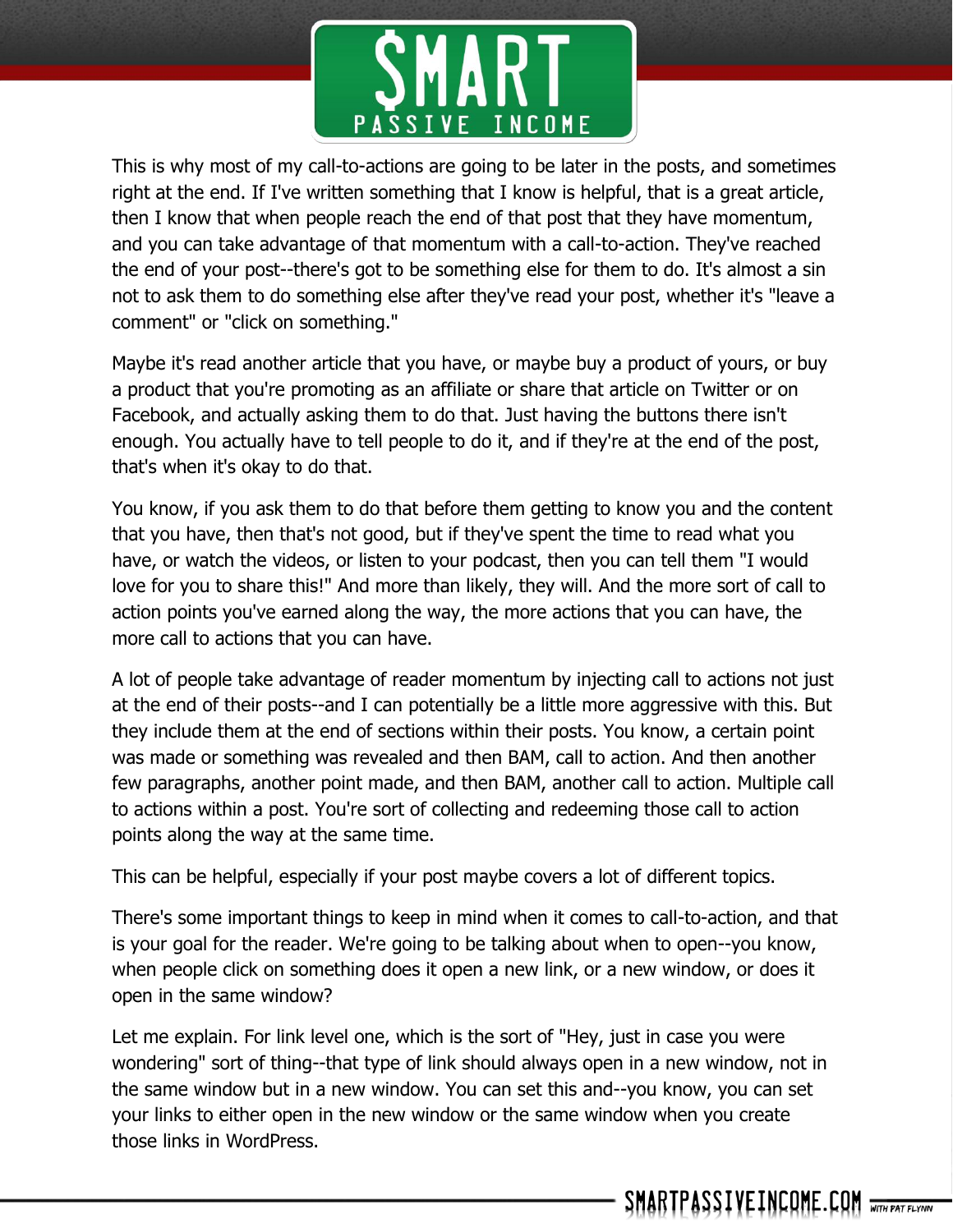

Why? Why a new window? Because you ultimately want to keep going down that original page that they were on. You know, if they were linking to a definition or something, for example, or an older post even that you explain something more, if you open into the same window, they lose their place in that original article that they were on. They might get side-tracked.

Maybe you linked to a YouTube video in the same window and your article's gone. They're on YouTube now, and they're watching you, but then on the sidebar there's a video for 6-pack abs that was featured, so they click on that, and then sooner than later they forgot about where they came from and they're on the floor doing sit-ups or something. You know, you want your readers to be able to go back to where they were before they left you.

So if you're going to include these links that are sort of like sidebars for people who need a little bit more information, always open them in a new window so people can close that and go back to where they were. "Oh, that's what it was? Okay, well let me go back to the original article." Not many people go back and then scroll down. You want people to do as little work as possible when it comes to navigation on your website.

With link level #2, the call to action, do you open them in a new window or do you open them in the same window? Well, the answer is--it depends. You have to ask yourself, with each individual link, "Where do I want that reader, my readers, to end up?" Literally think of their experience when clicking on that link, all the way until they eventually have a need to close that window or they finish up.

The most obvious example would be, if I were to link to a product of mine at the end of a post, after delivering a ton of free content, including some copy about whatever that product could do, that would and should open in the same window because I'm continuing the path that they were on.

If it's in the middle of a post, for example, and it opens up maybe an article on another site that proves my point, or I don't want the reader to necessarily just leave, then it'll open in a new window, because I want them to go back to where they were. Again, just sort of think about it from your reader's point of view. I think a lot of us don't do that as much as we should.

That should be our #1 priority, is to make the user experience on our site as seamless as possible, who can just sort of become your reader for a second and see where your links take them before you hit the publish button. Obviously, you can always change things after you publish and edit things, but just try to keep a conscious mind when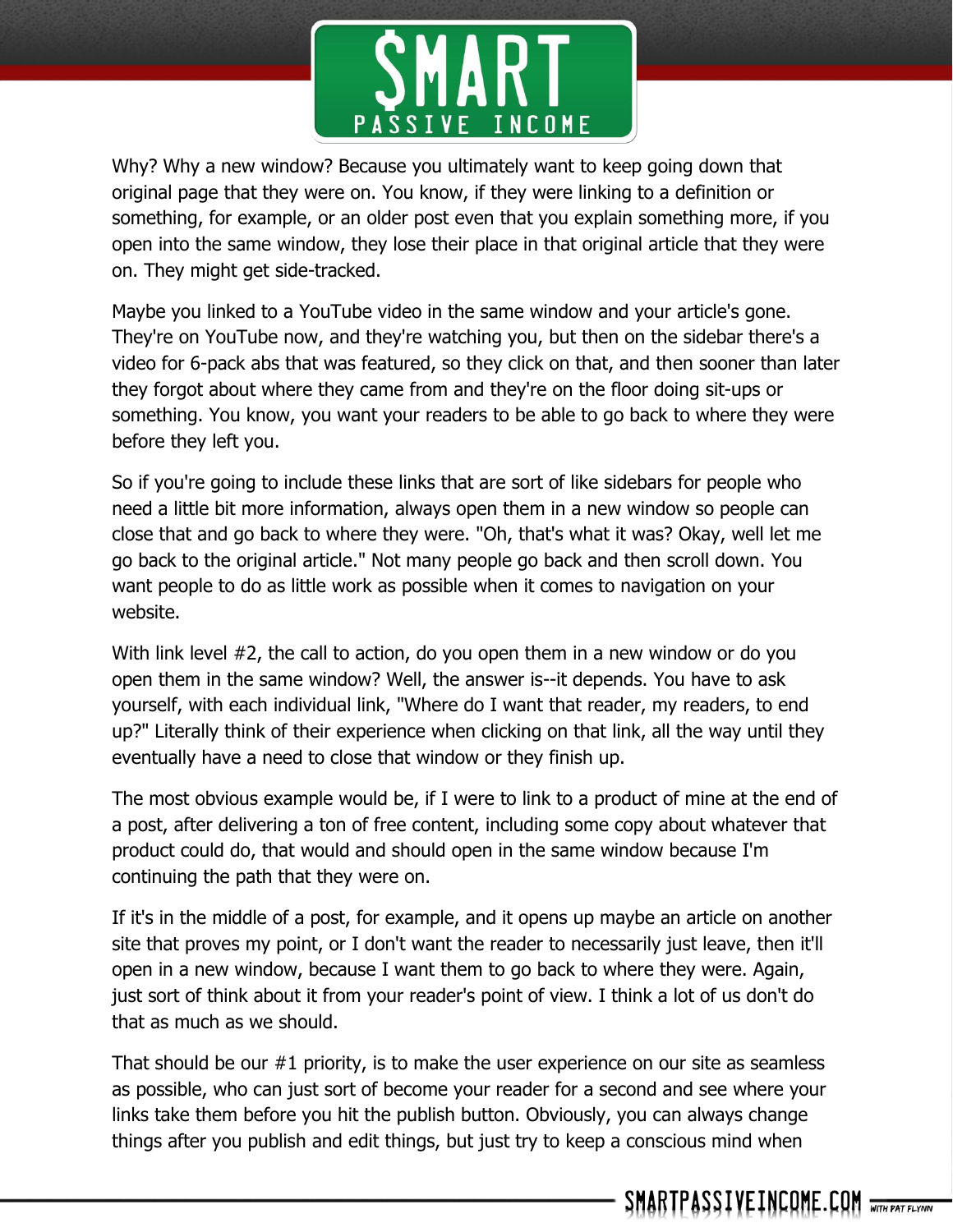

you're including links on your site, things that people can click on. Where are they actually going to end up, and what is that experience like?

Another thing to think about is just the sheer number of links that may be included in a particular post or on your website. Or just in your website in general. I mean, this is partly why Smart Passive Income blog is being redesigned, because I'm getting a lot of complaints from people, especially new users, who come to the site and they are overwhelmed with the amount of things that they can potentially click on.

If you go to smartpassive income.com right now, you'll see there's a lot of options that I'm giving people. Too many! Too many options are bad, because it'll just hinder people. It'll stop them from actually taking any action. It's the sites that have fewer options, options that can be sort of seen at a glance, that perform much better.

Copy, you know, text in and around your links and where people can click per call to actions, is very important as well. If you can pique people's curiosity at the same time when you include those links, you'll do so much better.

It's very much like writing a headline. The point of writing a great headline is to stand out, get noticed, and have people click through to read your posts, right? Same thing with your links! You want them to stand out and be compelling enough--again, we're talking about call-to-actions here--you want them to stand out and be compelling enough that people would want to click on it. That they want whatever it is on the other end.

This has to do, again, with something I learned from Derek at socialtriggers.com. He's sort of my resource for all things psychology. It's this thing called the Information Gap Theory of Curiosity, which explains that it's just human nature to want to know what's going on.

So if you can create a gap between what people know and what people DON'T know, they're going to want to fill in that gap, and people will be willing to take action to do so. To click on stuff to find out that information, to fill in that gap. That's really the theme behind all this podcast session, you know, knowing where people are and then giving them the means to figure out something, or fill in that gap, because people will click when they're curious. People will click when they are curious.

So what I want you to do is the next time you're reading a post, you know, not writing one but reading one somewhere, see and try to notice how the owners of those blogs or websites are using those links. I mean, we didn't talk much about the sidebar. We could devote an entire session to what to put in your sidebar. There's a lot of debate about that. Do you put everything in there, or do you only put a few important key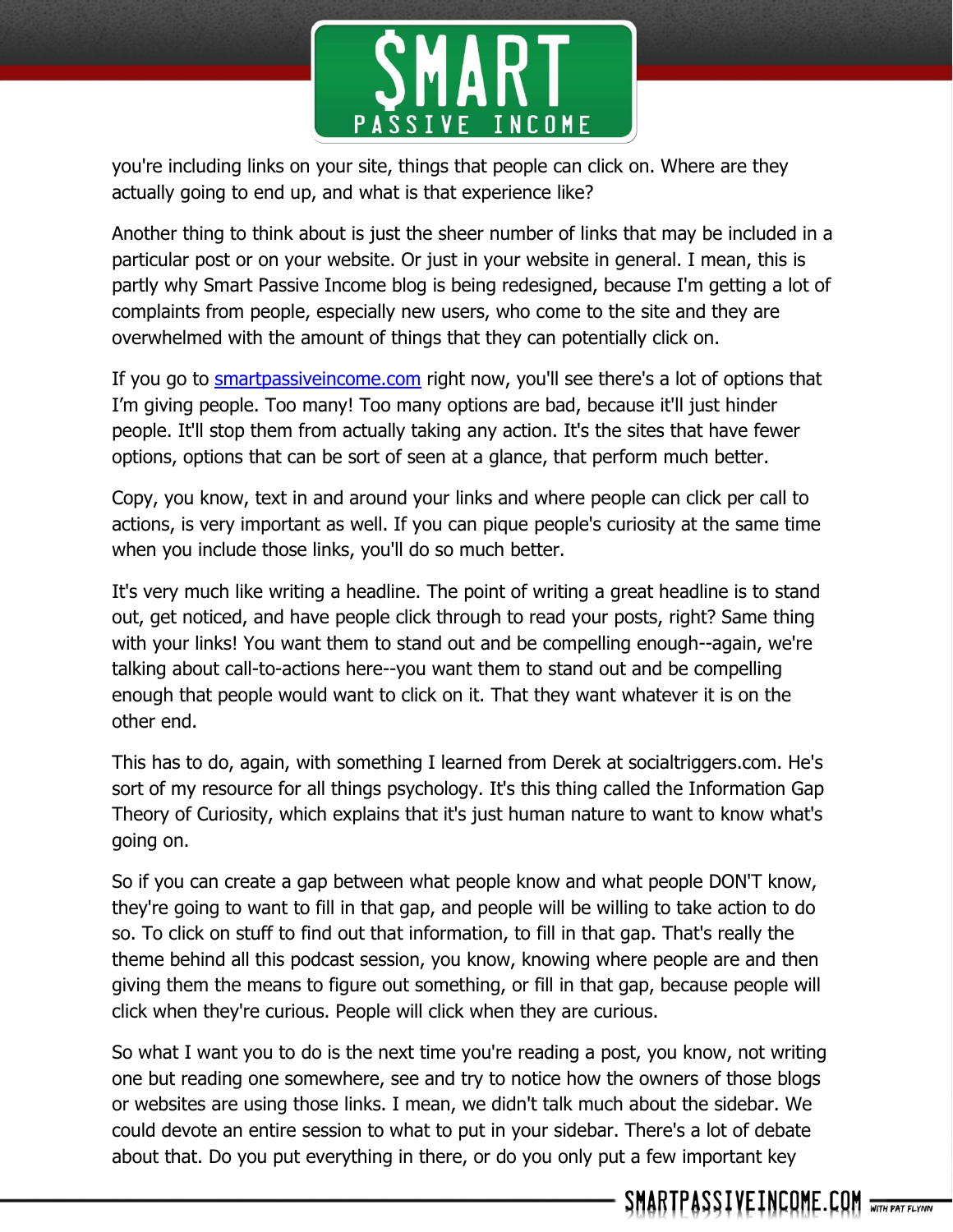

items? I've seen it work both ways. But when it comes to links within your posts, try and see what kinds of links you're actually clicking on, on other sites, and which ones you aren't.

Which ones are you actually clicking on? And what is the strategy behind there? I did this exercise the past couple of days leading up to this podcast session, and it was actually really interesting. I definitely found that when I didn't understand something and there was a link nearby, sort of link level one, it actually felt really nice to know that the author was sort of in my head and gave me a way to learn more and read more about something that I didn't know about.

And when I did come across these level one links, but I already knew that information, I didn't even know that they were there sometimes. I always just somehow ignored them and didn't even think anything of it. It was those articles that were great, that taught me something new, that just blew me away, that just surprised me, where I was actually searching for ways to give back.

So if there was a retweet button, I would do that, or a Like button, I would Like the article. When it comes to call to actions, it was the call to actions that were surrounded by--that just kind of piqued my curiosity, where I really wanted to know what was on the other side of it, that got me to click through quite a bit.

So I want you to try this, you know. Keep track for maybe a day or two. What really are you clicking on when you're reading posts, you know? You're going to learn a lot about why you do what you do. Try to do that exercise on your own and be sure to try to use the methods that you feel work the best for your own site.

We were talking about clicks for over a half-hour now. To finish up, let's talk about be everywhere for a little bit. Be everywhere.

For those of you who don't know what be everywhere is, it's sort of my, the name of my particular strategy for creating a widespread, almost viral brand online, by not just creating content and pouring energy into a single website, but strategically tapping into resources where audiences already exist through other mediums, such as podcasting and YouTube. That's session 28, for those of you who want to listen to that presentation.

I'm in the middle of writing a book titled *Be Everywhere* as well, and I'm making progress on it as we speak, although it's going very slow, but I am making progress! Anyway, the *Be Everywhere* strategy has worked really well for me, and it's working really well for others, too.